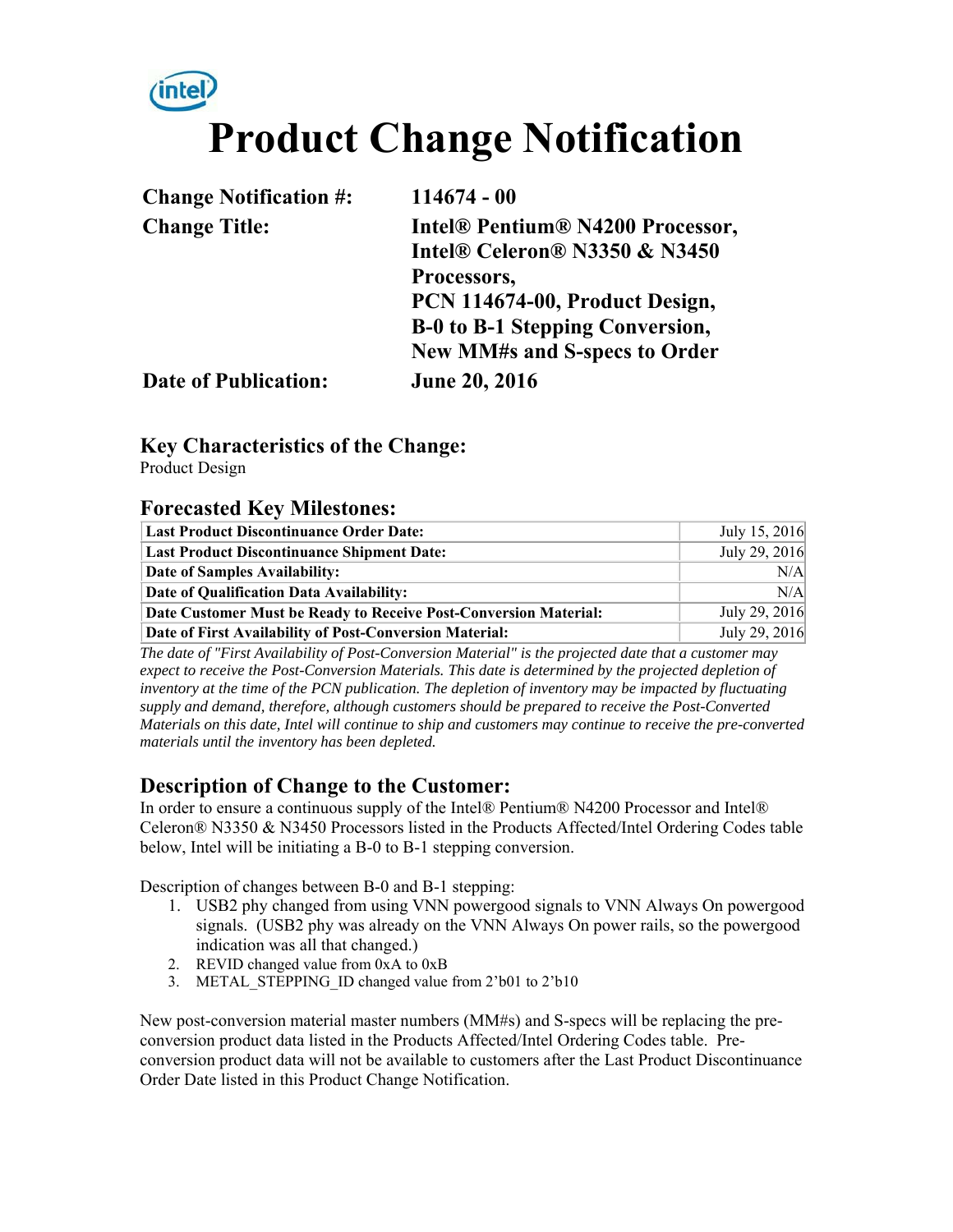## **Customer Impact of Change and Recommended Action:**

Intel recommends the following B-1 validation:

- 1. Re-run a small representative subset of your S3/S4/ (S0ix if applicable) cycle testing to ensure your cycling environment continues to run as no-harm (smoke test, bat test, etc.).
- 2. Issue a wake event (key press, mouse click, etc.) from S3/S4/ (S0ix if applicable) from each USB2 device in your standard configurations for this product to ensure they wake the SoC and continue to function properly.
- 3. If your BIOS is impacted by the REVID change, you should validate those BIOS changes.

(The METAL\_STEPPING\_ID change is not visible to customers, and requires no further action from customers.)

**Note**: If your platform has been USB certified with B-0, then you do not need to get additional platform certification when you switch to B-1.

Intel anticipates no change or impact to customer platforms designed to Intel guidelines.

Customers should be ready to receive the new material by the "Date Customer Must be Ready to Receive New Material" as shown above in the milestones above.

# **Products Affected / Intel Ordering Codes:**

| <b>Pre-Conversion Product Data</b> |                       |                     | <b>Post-Conversion Product Data</b> |                 |                     |                    |        |          |
|------------------------------------|-----------------------|---------------------|-------------------------------------|-----------------|---------------------|--------------------|--------|----------|
| <b>Product Code</b>                | <b>Processor</b><br># | S-Spec              | MM#                                 | <b>Stepping</b> | <b>Product Code</b> | <b>S-Spec</b>      | MM#    | Stepping |
| FH8066802979703                    | N4200                 | $S$ R2Y9            | 951483                              | $B-0$           | FH8066802979703     | <b>SR2Z5</b>       | 951830 | $B-1$    |
| FH8066802979803                    | N3450                 | $S$ R2YA            | 951484                              | $B-0$           | FH8066802979803     | <b>SR2Z6</b>       | 951833 | $B-1$    |
| FH8066802980002                    | N3350                 | S R <sub>2</sub> YB | 951485                              | $B-0$           | FH8066802980002     | SR <sub>2</sub> Z7 | 951834 | $B-1$    |

#### **PCN Revision History:**

| <b>Date of Revision:</b> | <b>Revision Number:</b> | <b>Reason:</b> |
|--------------------------|-------------------------|----------------|
| June 20, 2016            | 00                      | Originall      |

Originally Published PCN